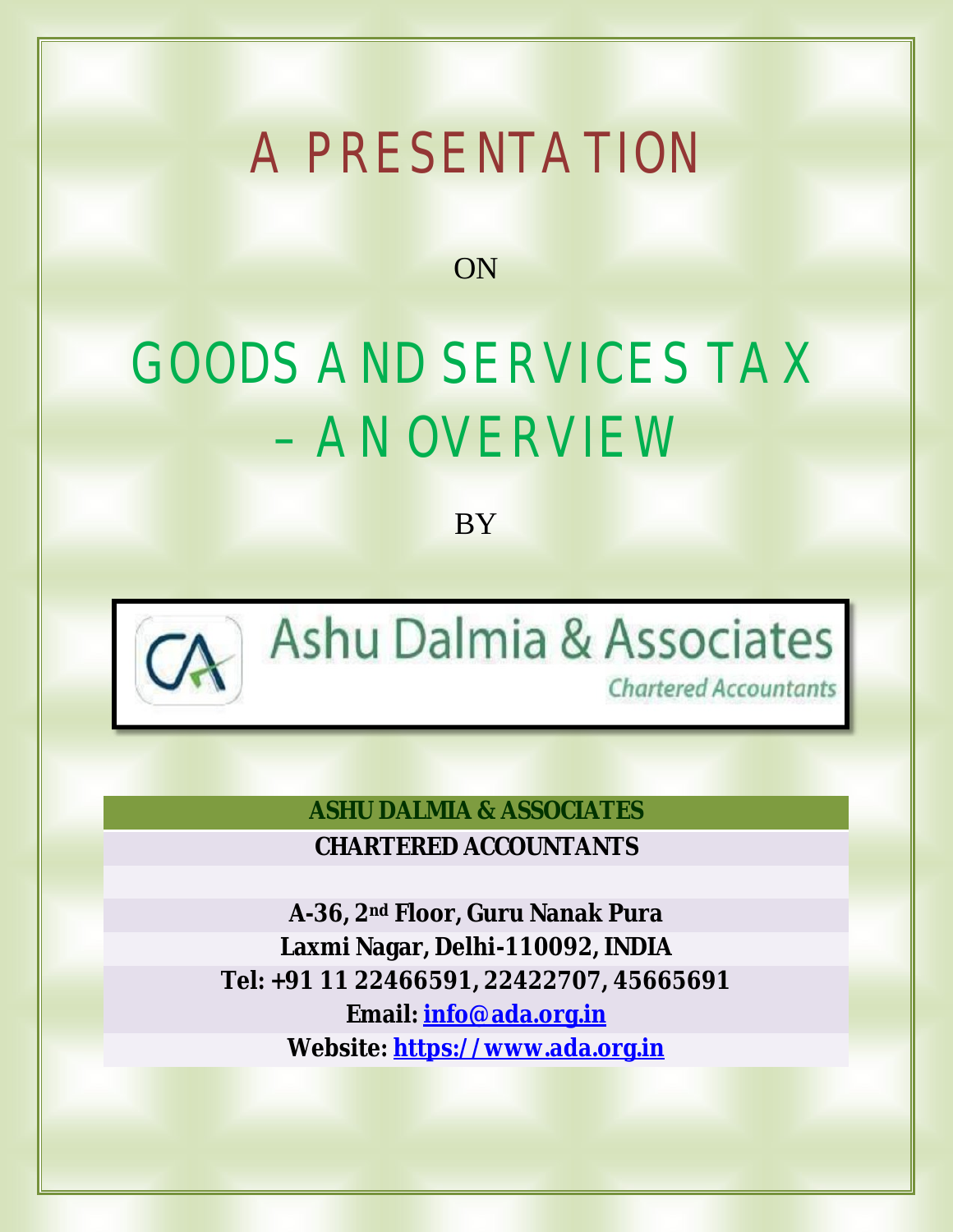*ASHU DALMIA & ASSOCIATES, CHARTERED ACCOUNTANTS*

### $\sim$  1  $\sim$

# *GST –ROAD MAP*

The Goods and Services Tax (GST) biggest reform in India's Indirect Tax Structure since Indian economy began to open up in 1991 and most significant revamp of the tax system post Independence in 1947.

The Lower house of Parliament passed The Constitution (122nd Amendment) Bill, 2014 on 3rd August, 2016 to make law in respect to GST. It was further ratified by Lok Sabha on 8th August, 2016.

The introduction of Goods and Services Tax (GST) would be a very significant step in the field of indirect tax reforms in India. By amalgamating a large number of Central and State taxes into a single tax, it would mitigate cascading or double taxation in a major way.



GST is a single tax on the supply of goods and services, right from the manufacturer to the consumer. Credits of input taxes paid at each stage will be available in the subsequent stage of value addition, which makes GST essentially a tax only on value addition at each stage. The final consumer will thus bear only the GST charged by the last dealer in the supply chain, with set-off benefits at all the previous stages.

**The following presentation is an attempt to summaries the few provisions of the Proposed Model GST and IGST Act:**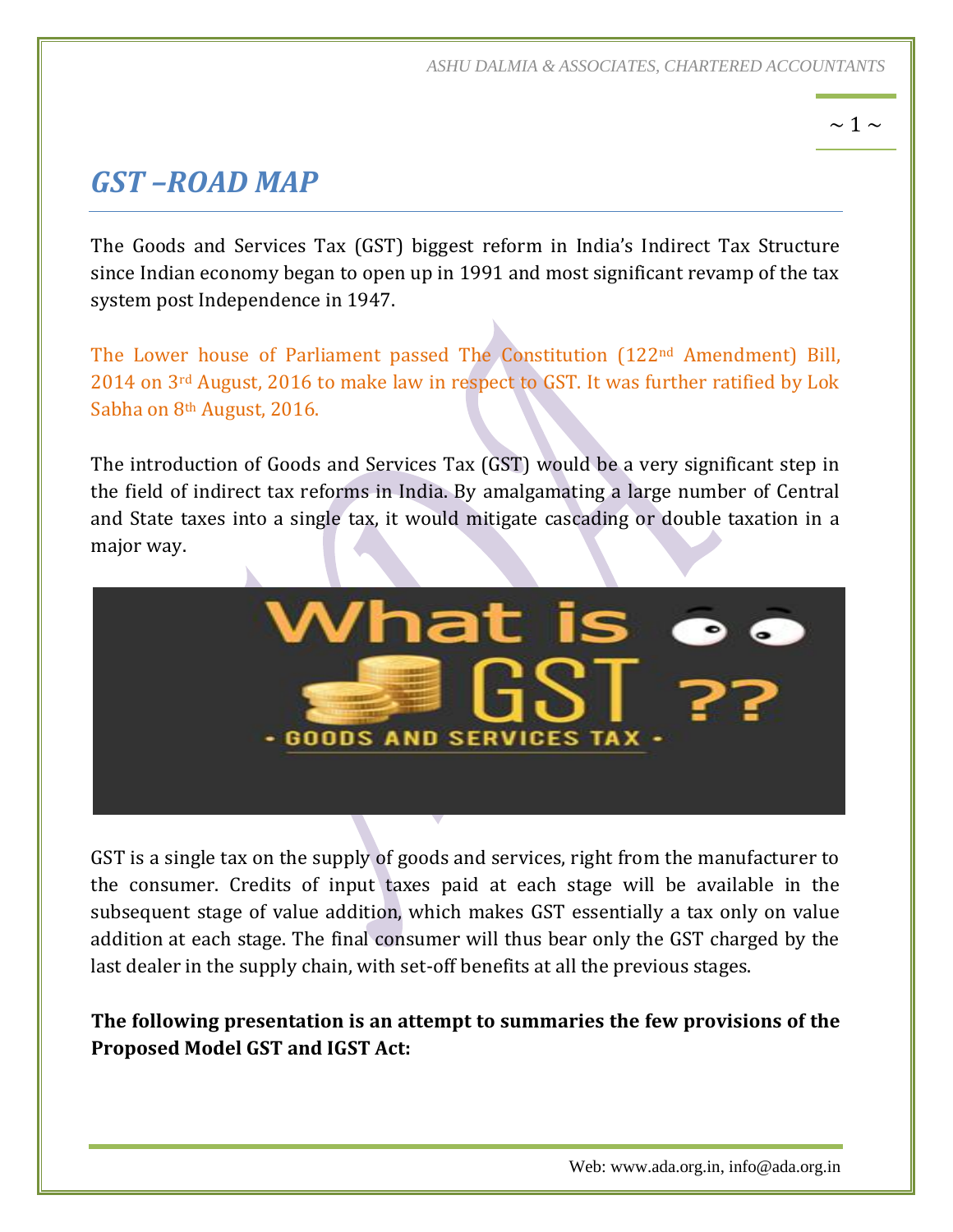#### $\sim$  2  $\sim$

# *FROM PRESENT INDIRECT TAX STRUCTURE TO GST*

Currently, we have Value-Added Tax (VAT) systems both at the central and state levels. But the central VAT or CENVAT mechanism extends tax set-offs only against central excise duty and service tax paid up to the level of production. CENVAT does not extend to value addition by the distributive trade below the stage of manufacturing; even manufacturers cannot claim set-off against other central taxes such as additional excise duty and surcharge.



Likewise, state VATs cover only sales. Sellers can claim credit only against VAT paid on previous purchases. The VAT also does not subsume a host of other taxes imposed within the states such as luxury and entertainment tax, octroi, etc.

GST is a destination based tax and levied at a single point at the time of consumption of Goods and Services. In India dual GST regime meaning by all the transaction of Goods and Services would attract to taxes:

- $\triangleright$  CGST (Central Tax) and
- $\triangleright$  SGST (State Tax)

Inter State Goods and Service Tax (IGST) which will be approx equal to CGST plus SGST would be levied on all inter-state supply of goods or services in India. It would also be applicable to import of goods and services from Outside India.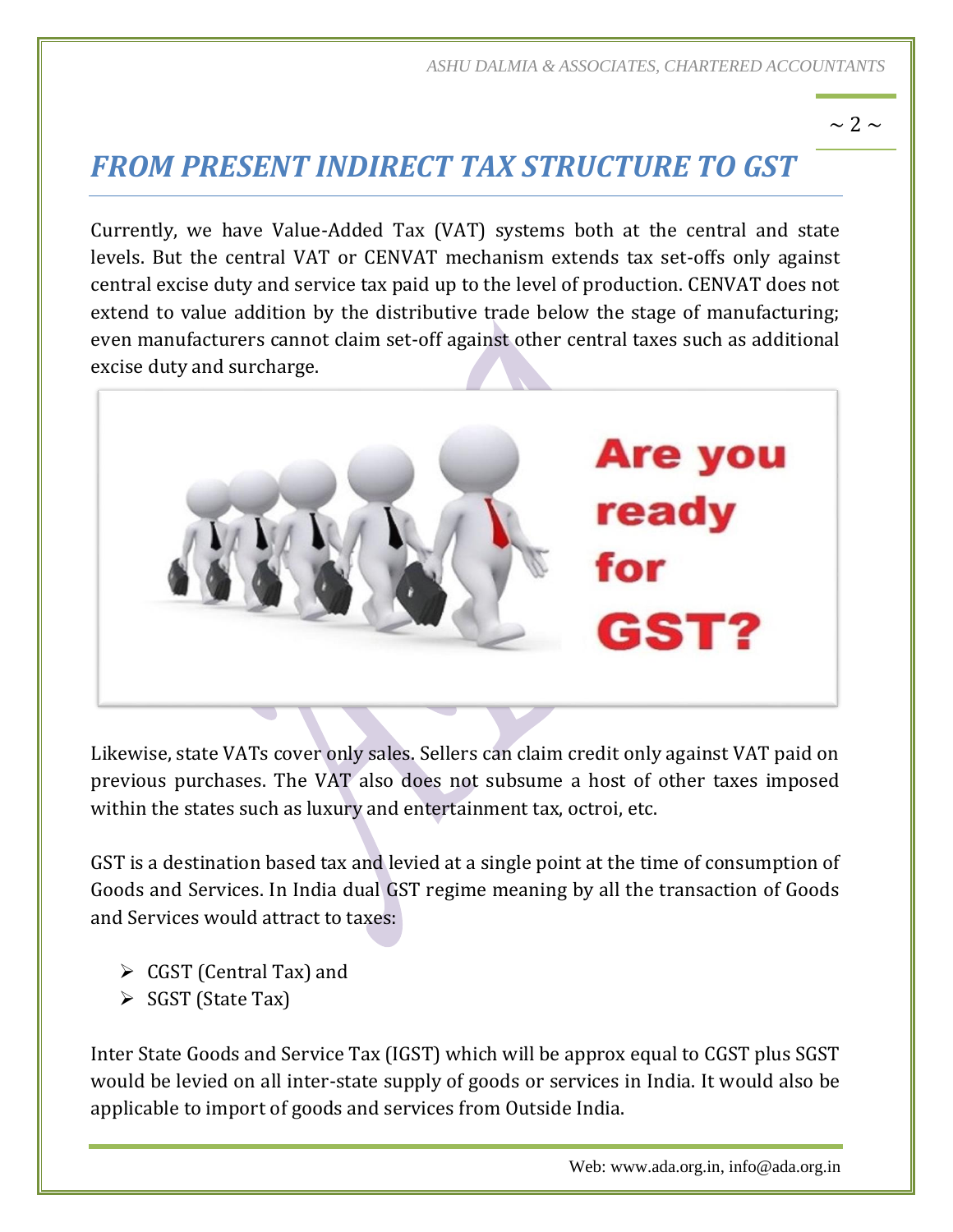$\sim$  3  $\sim$ 

#### **The proposed GST would merge following taxes and only GST will be applied in lieu of following multiple taxes:**

| <b>Central Taxes to be Subsumed</b>      | <b>State Taxes to be Subsumed</b>    |
|------------------------------------------|--------------------------------------|
| Central Excise duty (CENVAT)             | State VAT / Sales Tax                |
| Additional duties of excise              | <b>Central Sales Tax</b>             |
| Excise duty levied under Medicinal &     | <b>Purchase Tax</b>                  |
| <b>Toiletries Preparation Act</b>        |                                      |
| CVD (levied on imports in lieu of Excise | Entertainment Tax (not levied by the |
| duty)                                    | local bodies)                        |
| SAD (levied on imports in lieu of VAT)   | Luxury Tax                           |
| Service Tax                              | Entry Tax (All forms)-Octroi-LBT     |
| <b>Surcharges &amp; Cess</b>             | Taxes on lottery, betting & gambling |
|                                          | Surcharges & Cess                    |

#### **The following Taxes would remains in the present tax scenario and applies as per existing Laws:**



Web: www.ada.org.in, info@ada.org.in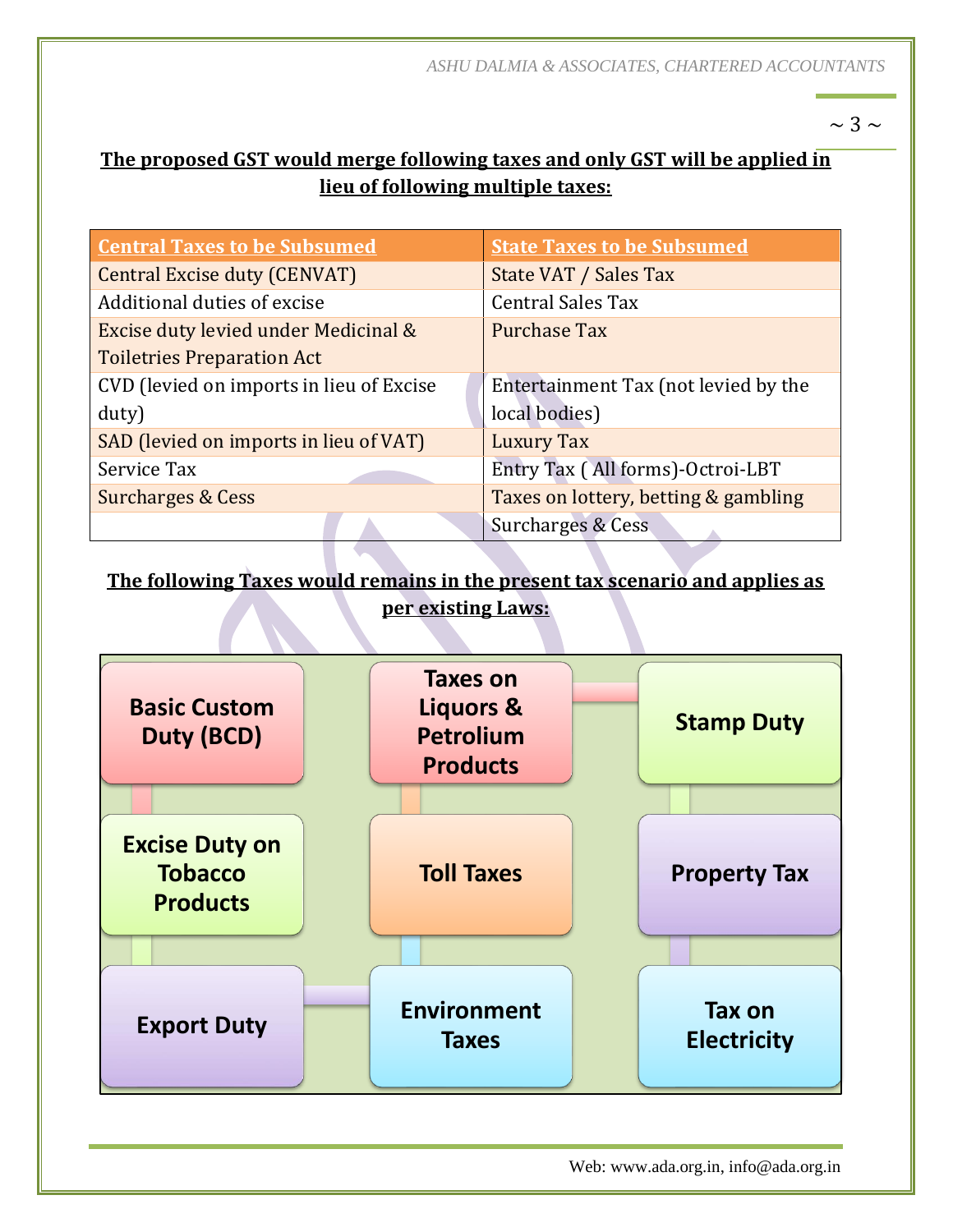*ASHU DALMIA & ASSOCIATES, CHARTERED ACCOUNTANTS*

 $\sim 4 \sim$ 

# *HOW GST WILL WORK*



## *DUAL GST MODEL*

The new regime would levy the taxes for intra and inter state supply of goods and services as follows:

| <b>Transaction</b>                     | <b>Taxes</b> | <b>Remarks</b>                   |
|----------------------------------------|--------------|----------------------------------|
| Supply of Goods and Services within    | SGST and     | SGST and CGST both will be       |
| <b>State</b>                           | <b>CGST</b>  | applicable simultaneously on all |
|                                        |              | Transactions within a State.     |
|                                        |              | SGST will go to the State        |
|                                        |              | Government and CGST will go      |
|                                        |              | to the Central Government.       |
| Supply of Goods and Services           | <b>IGST</b>  | IGST will go to the Central      |
| <b>outside the State and Import of</b> |              | Government and Central           |
| Goods and Services from Outside        |              | Government will compensate to    |
| India                                  |              | the<br>concerned<br><b>State</b> |
|                                        |              | Government by transferring the   |
|                                        |              | credit.                          |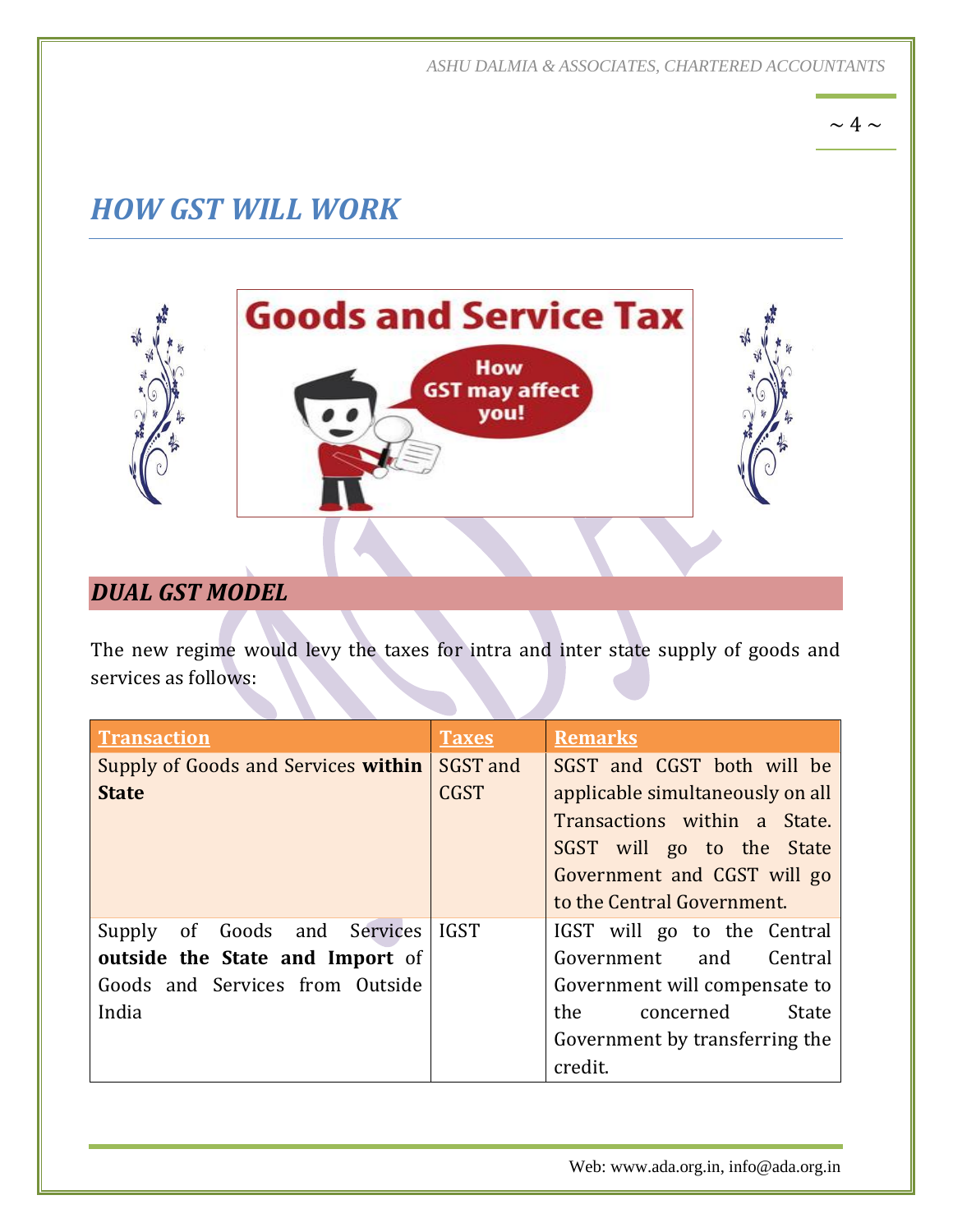## $\sim$  5  $\sim$

#### *UTILIZATION OF CREDIT*

Credit of IGST, CGST and SGST can be utilized in the following sequence:

| <b>IGST Credit</b>         | <b>CGST Credit</b>        | <b>SGST Credit</b>                     |  |
|----------------------------|---------------------------|----------------------------------------|--|
| Ist against IGST payment   | Ist against CGST payment  | Ist against SGST payment               |  |
| IInd against CGST payment  | IInd against IGST payment | <b>I</b> Ind<br><b>IGST</b><br>against |  |
|                            |                           | payment                                |  |
| IIIrd against SGST payment |                           |                                        |  |

**Note:** There is no cross utilization permitted between CGST and SGST. SGST of one state cannot be utilized against SGST of another State.

#### *TAXABILITY*

GST as per above table will be levied on taxable person, **taxable event** i.e. "supply", on **taxable point** i.e. "time of supply" and on taxable goods.

#### *TAXABLE EVENT-SUPPLY*

In GST regime tax would be levied on **"supply"** of goods and services. The existing concept of manufacturing of goods, provision of services and sale of goods would no longer be relevant. Supply has been defined under **Section 3 of Model GST Act** and also applicable to **IGST Act**.

The term 'supply' includes all forms of supply, such as sale, transfer, barter, exchange, license, rental, lease or disposal made in the course of business, and importation of service. Transactions between principal and agents are deemed to be supplies.

'Supply' also includes specified transactions such as permanent transfer of business assets, temporary application of business assets to a non-business use, services put to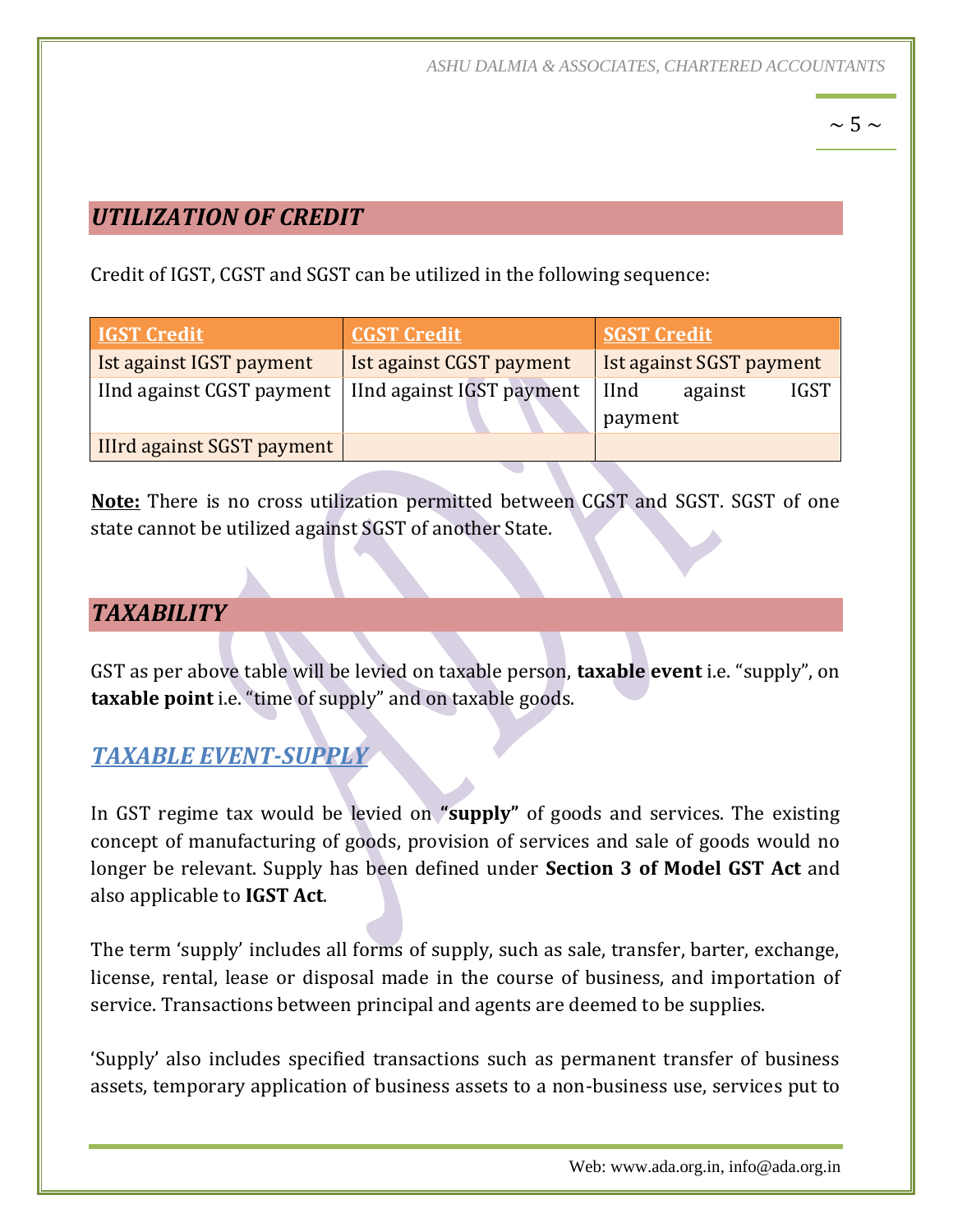$\sim 6 \sim$ 

non-business use, assets retained after deregistration, and supply by a taxable person to another taxable or non-taxable person in the course of business. However, supply of goods to a job worker would not be treated as supply.

It is specified that, inter alia, sale of under construction properties, temporary transfer of intellectual property rights, works contracts (including transfer of property in goods involved in execution of works contracts), and transfer of right to use any goods and development, upgradation, customization etc., of software would be supply of service.

## *TAXABLE POINT-TIME OF SUPPLY*

*In respect of Supply of Goods:* The time of supply shall be determined by the earliest of the followings –

- Date of Removal of Goods:
- Date on which goods are made available to the recipient;
- Date of issuance of Invoice;
- Date of receipt of payment;
- Date on which recipient reflects the goods in his books of accounts.

*In respect of Supply of Services:* The time of supply shall be determined by the earliest of the followings –

- Date of issuance of Invoice Where invoice is issued within the prescribed time;
- Date of receipt of payment;
- Date of completion of services Where invoice is not issued within the prescribed time;
- Date on which recipient reflect the receipt of services in books of accounts.

## *PLACE OF SUPPLY OF GOODS AND SERVICES*

The importance of determination of place of supply lies in identification of nature of supply as interstate or intrastate based on which CGST and SGST/ IGST would be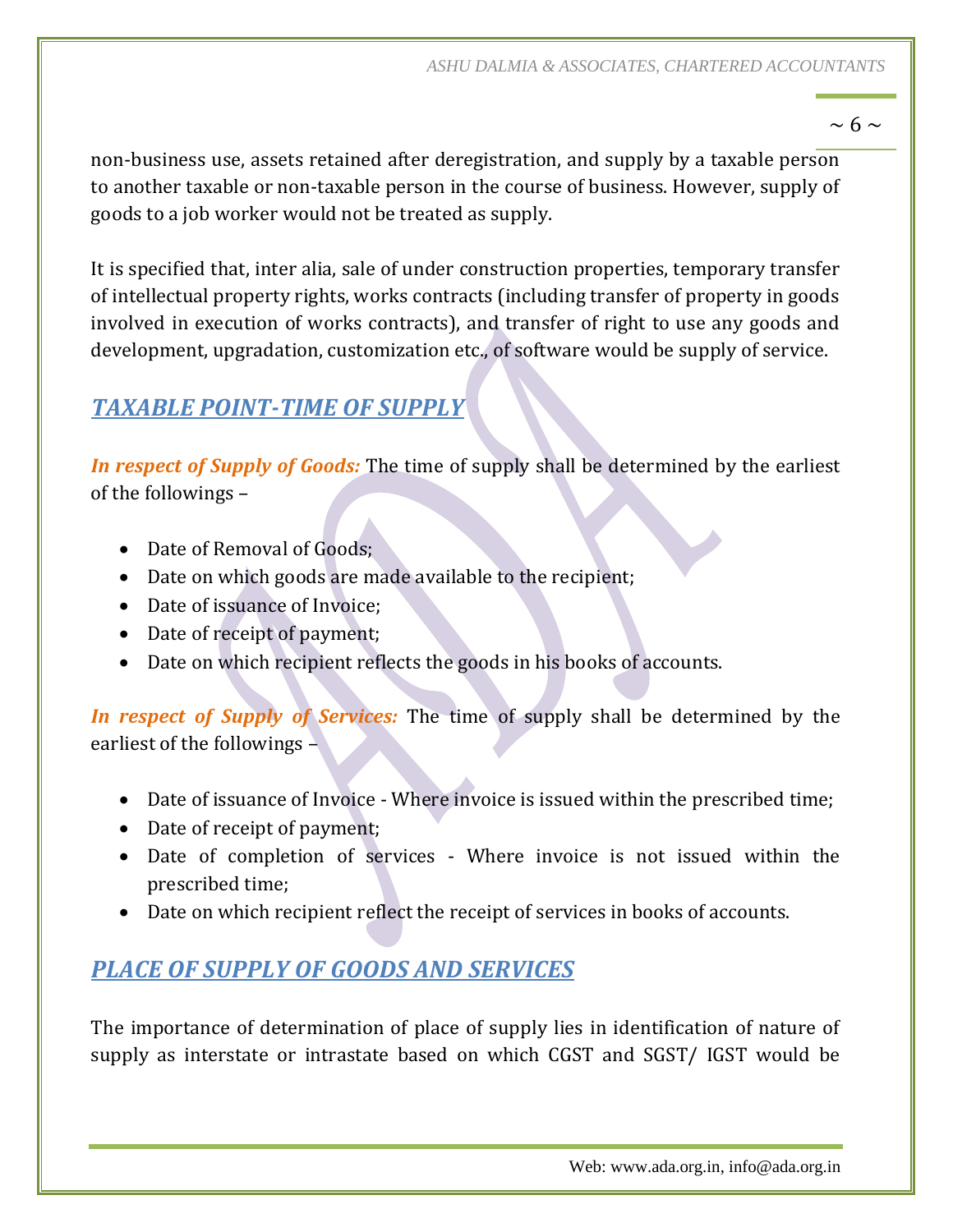$\sim$  7  $\sim$ 

applicable. Similarly it is relevant to determine Import or Export of the Goods and Services.

# *Place of Supply of Goods:*

**Section 5 of Model IGST law** provides for provisions to determine the place of supply of goods. The principles of place of supply of goods are tabulated below:

| <b>Situation</b>                         | <b>Place of Supply</b>                                         |
|------------------------------------------|----------------------------------------------------------------|
| Where                                    | supply involves movement of Location of goods when movement of |
| goods                                    | goods terminate for delivery<br>to                             |
|                                          | recipient                                                      |
| Where goods are delivered on directions  | Principal place of business of third                           |
| of third person (transfer of documents)  | person who shall be deemed to have                             |
|                                          | received the goods                                             |
| Where no movement of goods is involved   | Location of goods at the time of delivery                      |
|                                          | to the recipient                                               |
| Where goods are assembled / installed at | Place of installation or assembly                              |
| site                                     |                                                                |
| Where goods are supplied on board a      | Location at which goods are taken on                           |
| conveyance                               | board                                                          |
| Residual situation not falling in above  | To<br>be<br>determined<br>by<br>law<br>on                      |
| specified ones                           | recommendation of the Council                                  |

# *Place of Supply of Services:*

**Section 6 of the Model IGST law** provides for determining the place of supply in case of services. Location of service providers and Location of Service receiver play an important role in determining the place of supply. Location of service provider and service receiver has been provided below:

#### **Location of Service Provider means:**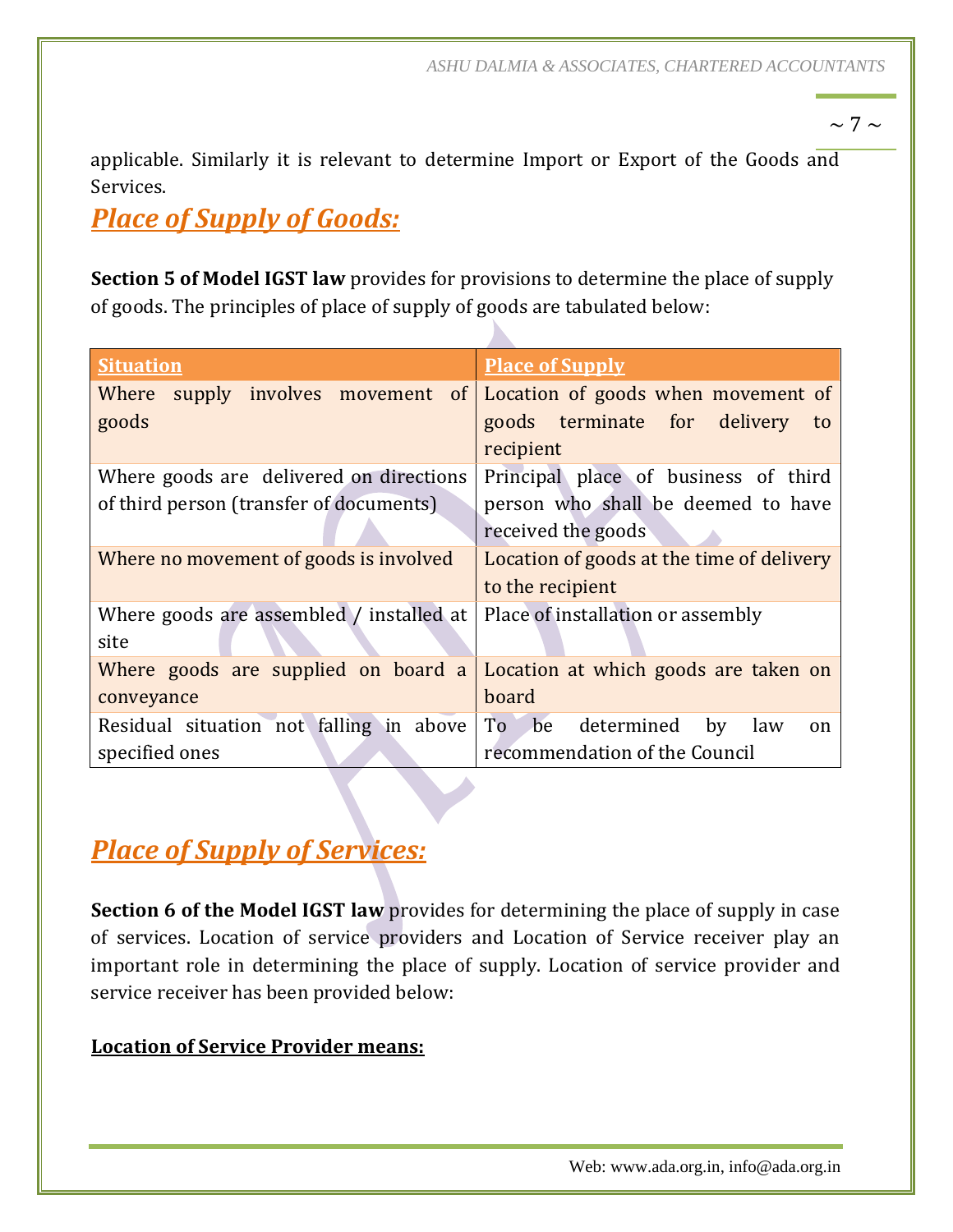$\sim$  8  $\sim$ 

- **1.** Location of Business Establishment(where a supply is made from a business establishment registered under GST Law);
- **2.** Location of Fixed Establishment (where a supply is made from a place not registered under GST Law);
- **3.** Where a supply is made from more than one establishment, whether business or fixed, the location of the establishment most directly concerned with the provision of the supply;
- **4.** In absence of such places (1 to 3 above), the location of the usual place of residence of the person.

#### **Location of Service Receiver means:**

- **1.** Location of Business Establishment (where a supply is received at a business establishment registered under GST Law);
- **2.** Location of Fixed Establishment (where a supply is received at a place not registered under GST Law);
- **3.** Where a supply is received at more than one establishment, whether business or fixed, the location of the establishment most directly concerned with the receipt of the supply;
- **4.** In absence of such places (1 to 3 above), the location of the usual place of residence of the person.

#### **Determination of Place of Supply of a Service:**

- $\ddot{+}$  Where a service is provided to a registered person, then place of supply shall be the **"Location of such service receiver".**
- $\ddot{\bullet}$  Where a service is provided to an unregistered person then place of supply shall be the **"Location of service receiver"** if address on records is available, otherwise **"Location of service provider".**

There are various exceptions where specific rules have been provided for determination of place of supply. These exceptions are:

• Services pertaining to immovable property;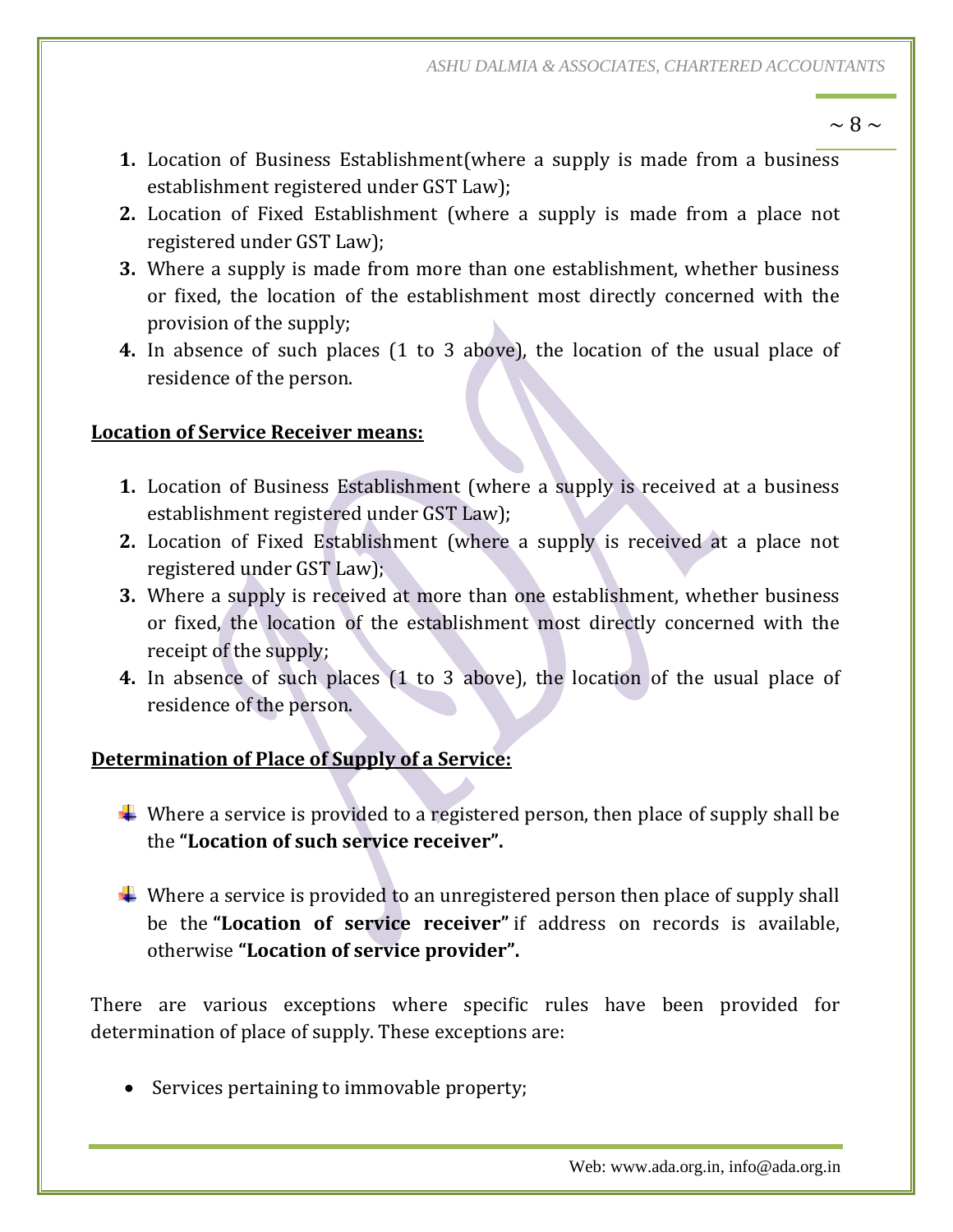*ASHU DALMIA & ASSOCIATES, CHARTERED ACCOUNTANTS*

 $\sim$  9  $\sim$ 

- Performance based services;
- Event based services:
- Goods transportation services;
- Passengers transportation services;
- Services on board or conveyance;
- Telecommunication services including data transfer, broadcasting, cable and DTH services;
- Banking and other financial services;
- Insurance services:
- Advertisement services to Central Government, State Government, Statutory bodies and Local Authority.

#### *INPUT CREDIT*

**Section 16 of the Model GST Act** describes the manner under which input tax credit can be availed under GST:

- **Input tax credit is available only if the following conditions are met:**
	- 1. The input tax credit should be taken within one year from the date of issue of tax invoice;
	- 2. The buyer must have received the goods / services;
	- 3. The buyer is in possession of the tax invoice, supplementary invoice, credit note or debit note or any other taxpaying document as specified;
	- 4. In case if goods are received in installments, the input credit is allowed only on receipt of the last lot or installment.
- Input tax credit is available when the seller pays the taxes, the electronic credit ledger for the buyer will be credited.
- If a registered tax payer uses input of goods or services for taxable and nontaxable purposes, the amount of input tax is allowed only on the portion of the input used supply of taxable goods or services including zero rated supplies.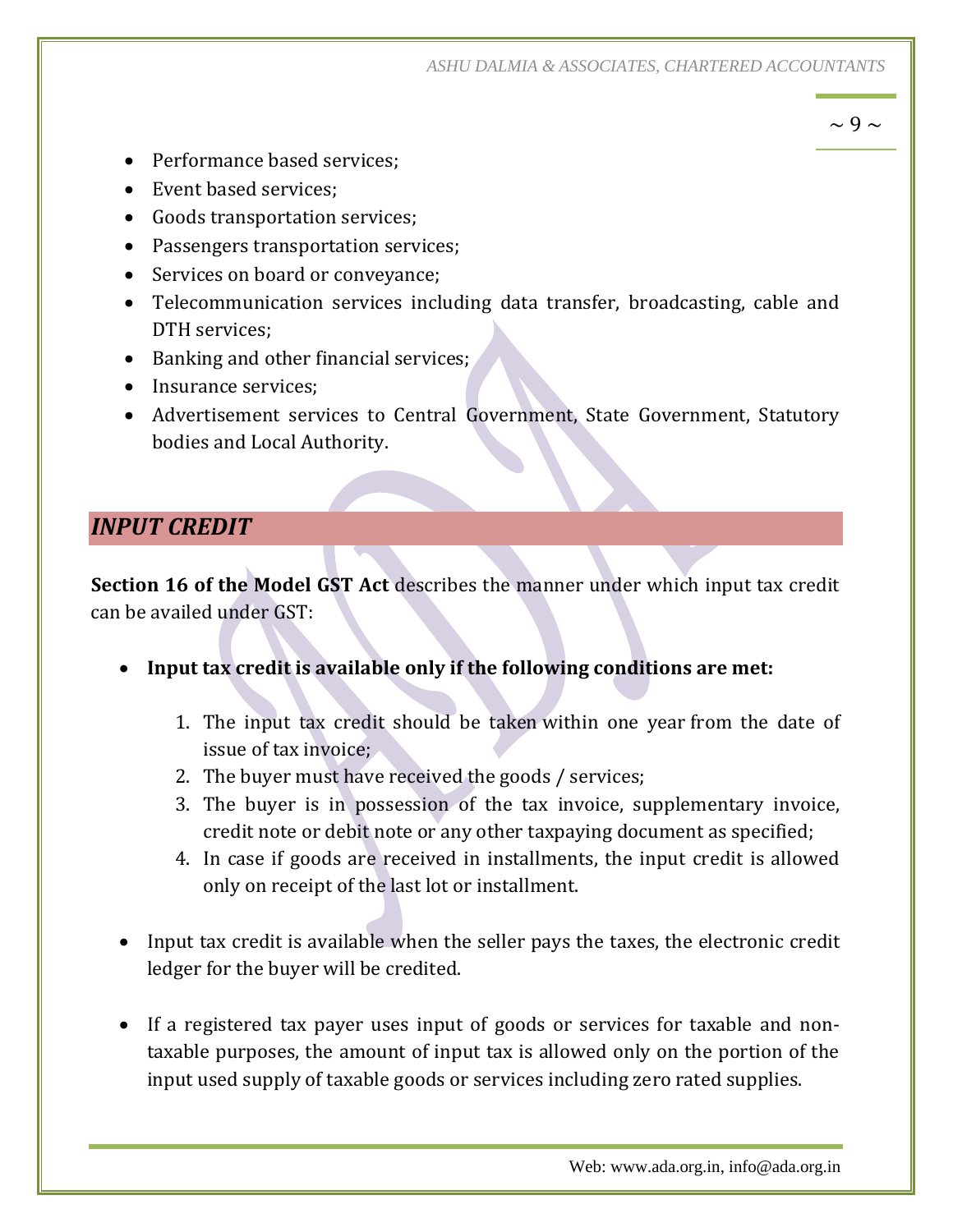$\sim$  10  $\sim$ 

- If there is change in the constitution of the taxable person on account of merger, sale, demerger, amalgamation, lease or transfer of business, the input tax credit is allowed to be transferred.
- **Input tax credit not available in the following cases:**
	- 1. Input tax credit on motor vehicles except when they are supplied in the usual course of business or used for providing following taxable services:
		- **Transportation of goods;**
		- **Transportation of passengers;**
		- **Imparting training on motor driving skills.**
	- 2. On purchases from composite dealer;
	- 3. Input tax credit on goods or services used for private consumption;
	- 4. If input tax credit is claimed then deprecation benefit on the tax is not allowed for computation of deprecation under Income Tax Act 1961;
	- 5. Goods and / or services provided in relation to food and beverages, outdoor catering, beauty treatment, health services, cosmetic and plastic surgery, membership of a club, health and fitness centre, life insurance, health insurance and travel benefits extended to employees on vacation such as leave or home travel concession, when such goods and/or services are used primarily for personal use or consumption of any employee;

# *INPUT CREDIT - TRANSITIONAL PROVISIONS*

As per section 143(1), the taxpayer shall be eligible to carry forward the Cenvat credit reflected by him/her in the returns filed under the earlier laws. The only condition where such carry forward shall not be allowed is when the Cenvat credit permissible under the earlier law is not admissible under the GST Law for that particular input/capital goods/input services.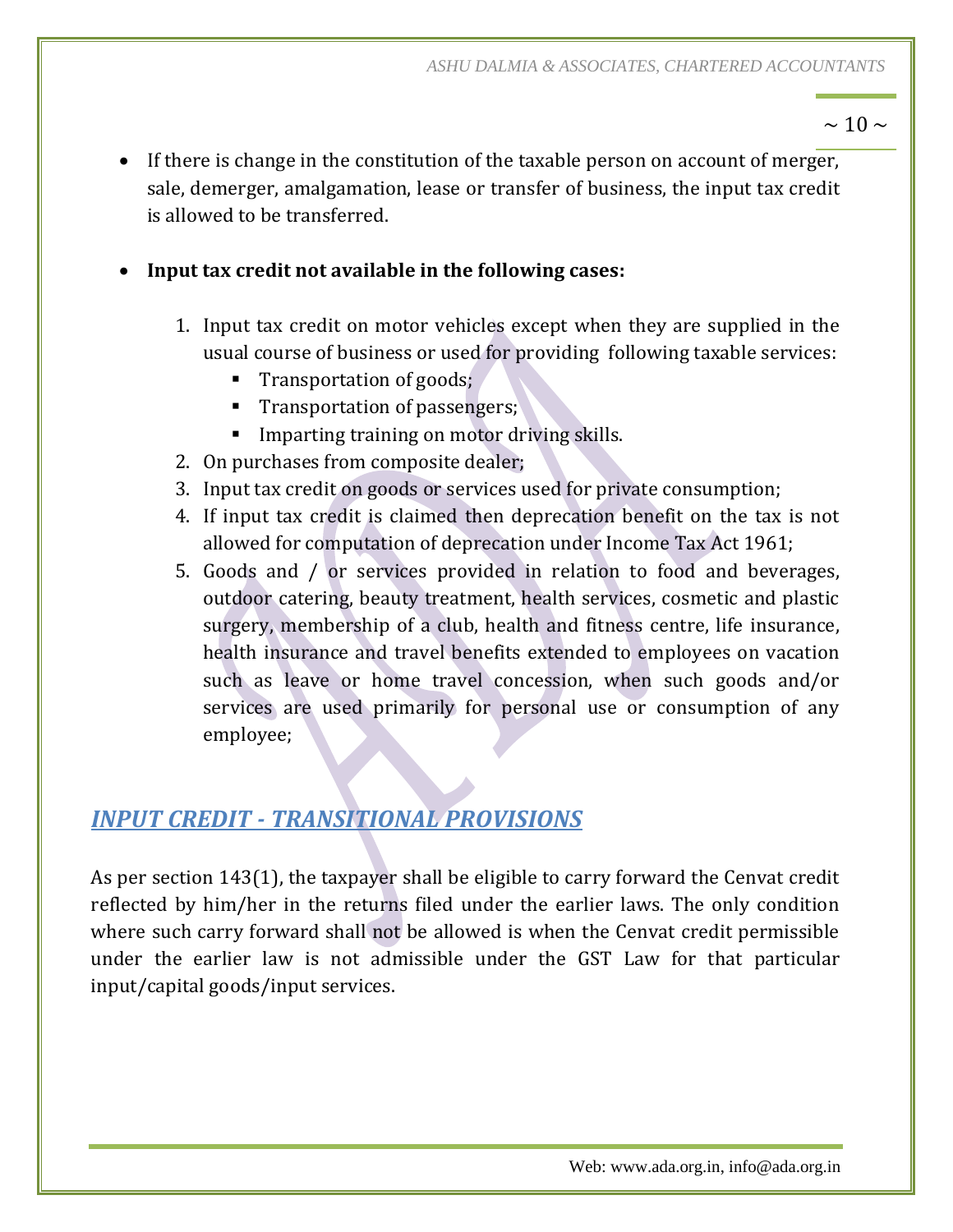#### $\sim$  11  $\sim$

## *REGISTRATION UNDER GST*

# *THRESHOLD LIMIT FOR REGISTRATION/TAX PAYMENT*

- A person is required to take registration if his aggregate turnover in a financial year exceeds INR 9 lakhs. However, tax liability shall arise only once the aggregate turnover in a financial year exceeds INR 10 lakhs.
- For the North Eastern States, the aforesaid limits are INR 4 lakhs and INR 5 lakhs respectively.

## *PLACE OF REGISTRATION*

 A taxable person has to take registration in the State(s) from where taxable goods or services are supplied.

# **DISCLAIMER**

**This publication contains information in summary form and is therefore intended for general guidance only. It is not intended to be a substitute for detailed research or the exercise of professional judgment. ADA cannot accept any responsibility for loss occasioned to any person acting or refraining from action as a result of any material in this publication. On any specific matter, reference should be made to the appropriate advisor.**